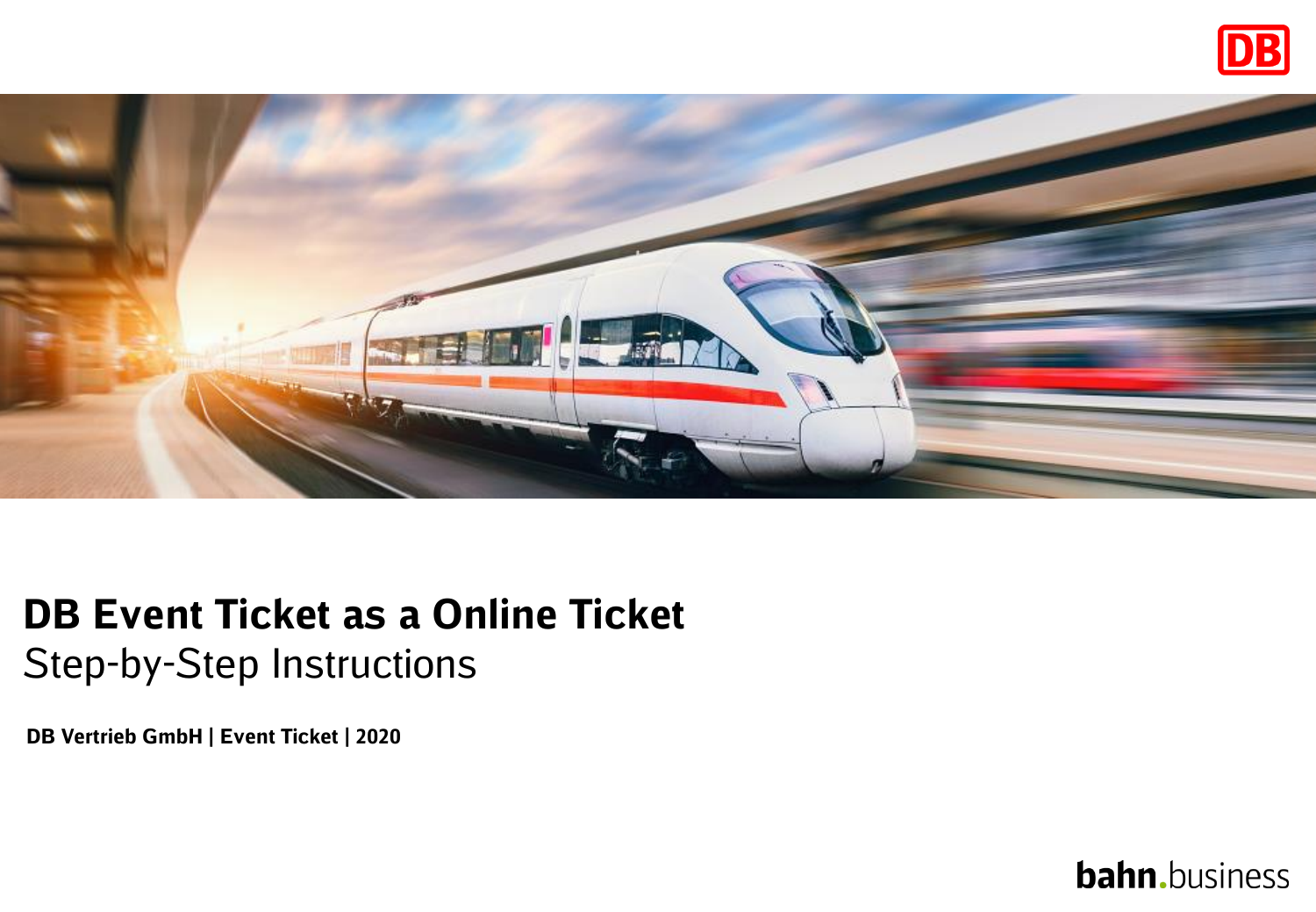

You want to use your own computer to book your ticket conveniently and use it right away? The Online-Ticket is our solution for you





You can book the ticket until shortly before your train departs.



You can print tickets out or load them into the DB Navigator app.



Simply show the train attendant your printed or mobile phone ticket together with your stateissued ID card, passport or BahnCard.

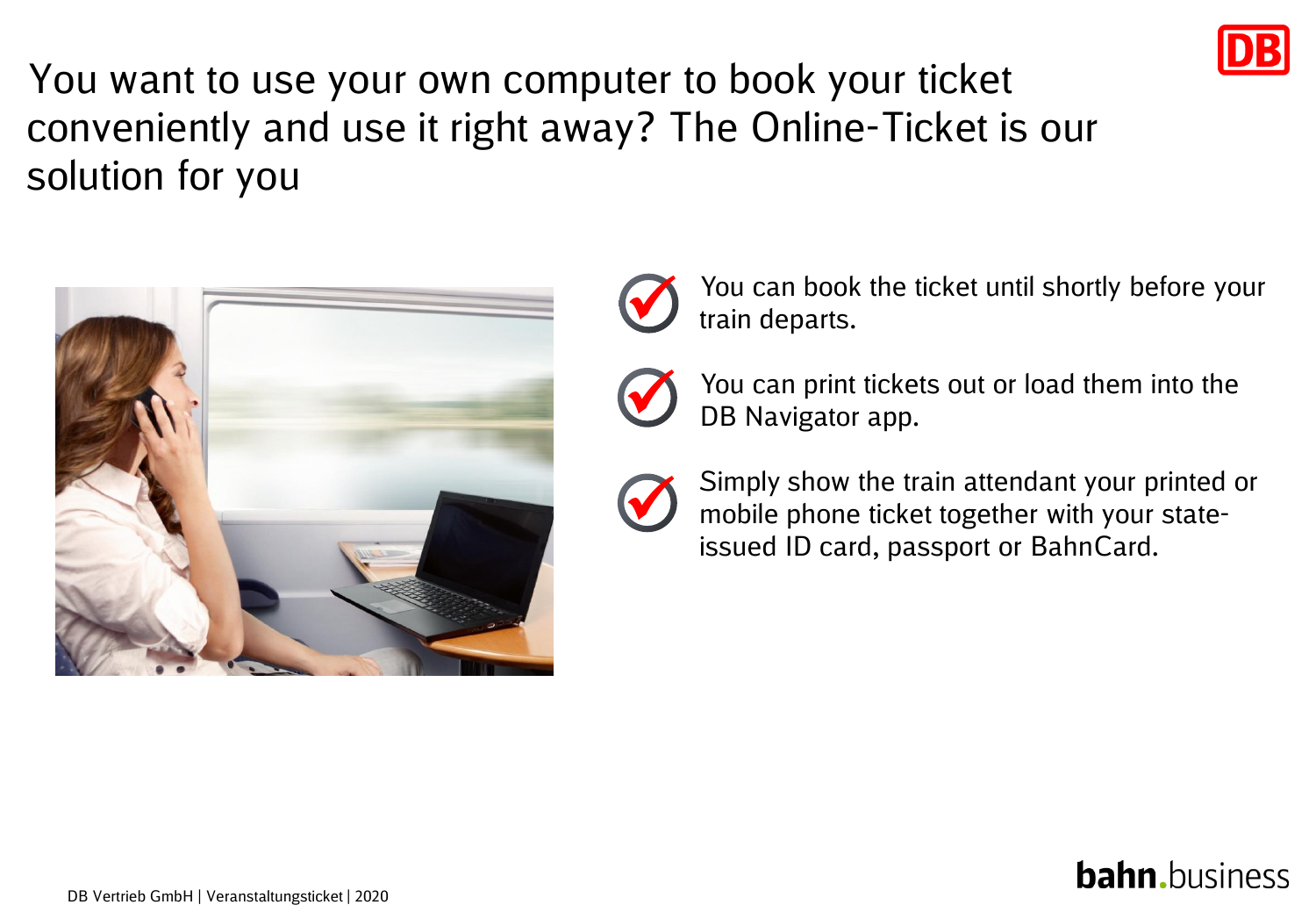

| Search | Selection Reservation<br>--    | -            |                         | Passenger Review and book<br>-- | Confirmation<br>- 0 |
|--------|--------------------------------|--------------|-------------------------|---------------------------------|---------------------|
|        | <b>Timetable &amp; booking</b> |              |                         |                                 |                     |
|        | from FRANKFURT(MAIN)           |              | è                       | Berlin Hbf (tief)<br>to         |                     |
|        | Thu, 17.09.2020<br>$\langle$   | m<br>$\,>$   | $15:04$ ><br>$\epsilon$ |                                 |                     |
|        | Wed, 23.09.2020<br>$\langle$   | œ<br>$\,>$   | 15:13<br>$\langle$      | 亩                               |                     |
|        | 1 passenger<br>$\checkmark$    | <b>Adult</b> |                         | No discount card                | $\checkmark$        |
|        | 1st class @ 2nd class          |              |                         |                                 |                     |
|        | <b>Start over</b>              |              |                         | <b>Search</b>                   |                     |
|        |                                |              |                         |                                 |                     |

- **DB** Plan your ■ Use the travel button on the journey! event organiser's page to book your Event Ticket.
- $\blacksquare$  Select your depature and arrival train stations
- $\blacksquare$  Simply click the date field to pick your travel dates. Note that travel dates are limited, based on the event's dates.
- Select your preferred class.
- Click "Search" to proceed.
- **Note**: An Event Ticket can cover up to 5 people travelling together. Please note that in this case the system issues only one ticket. If you require individual tickets for each traveller, they need to be booked individually.

#### **bahn.**business

**Step 1:**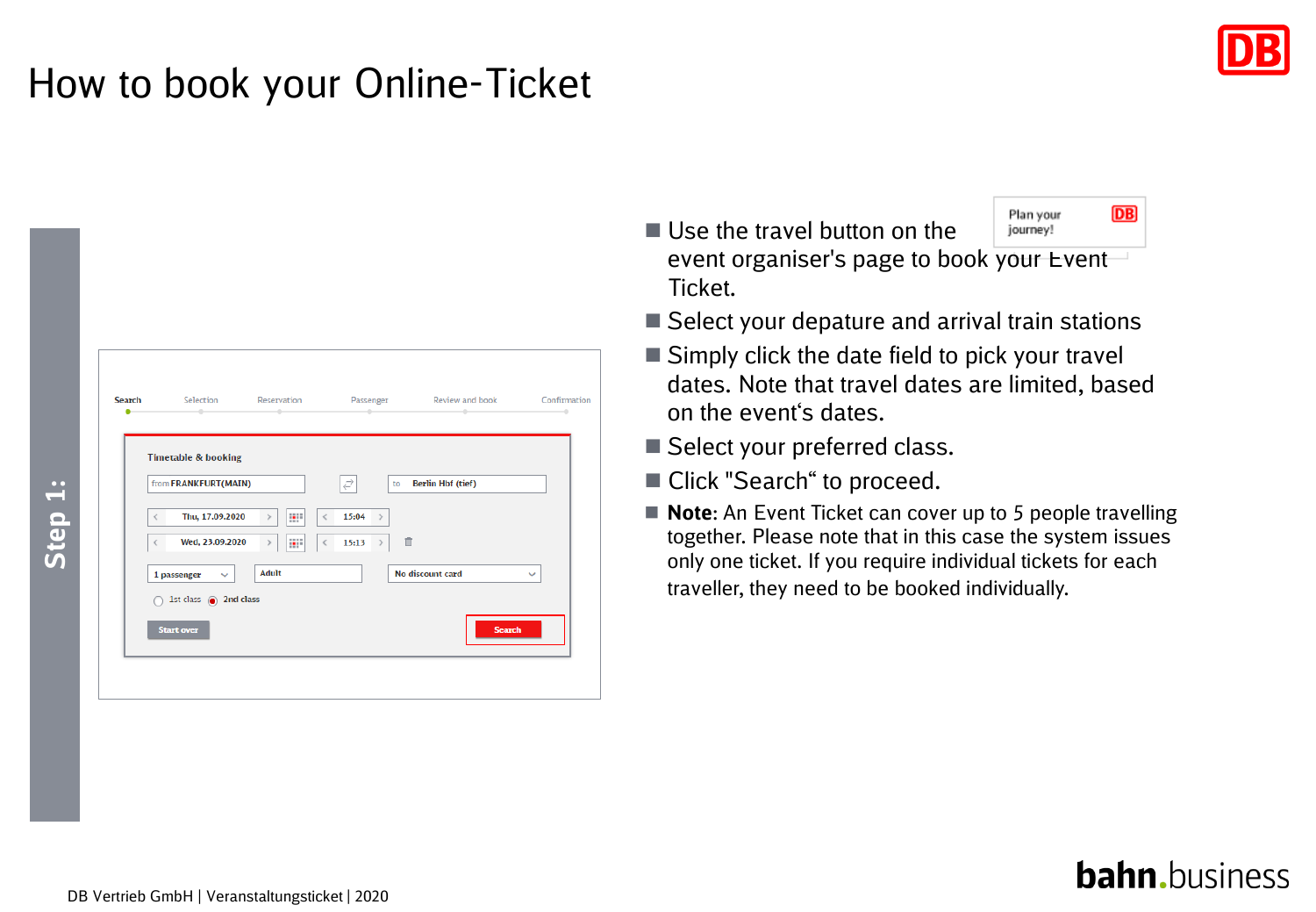

- Select your preferred connections for the outward journey and for the return journey
- You can book your tickets up to six months in advance.



DB Vertrieb GmbH | Veranstaltungsticket | 2020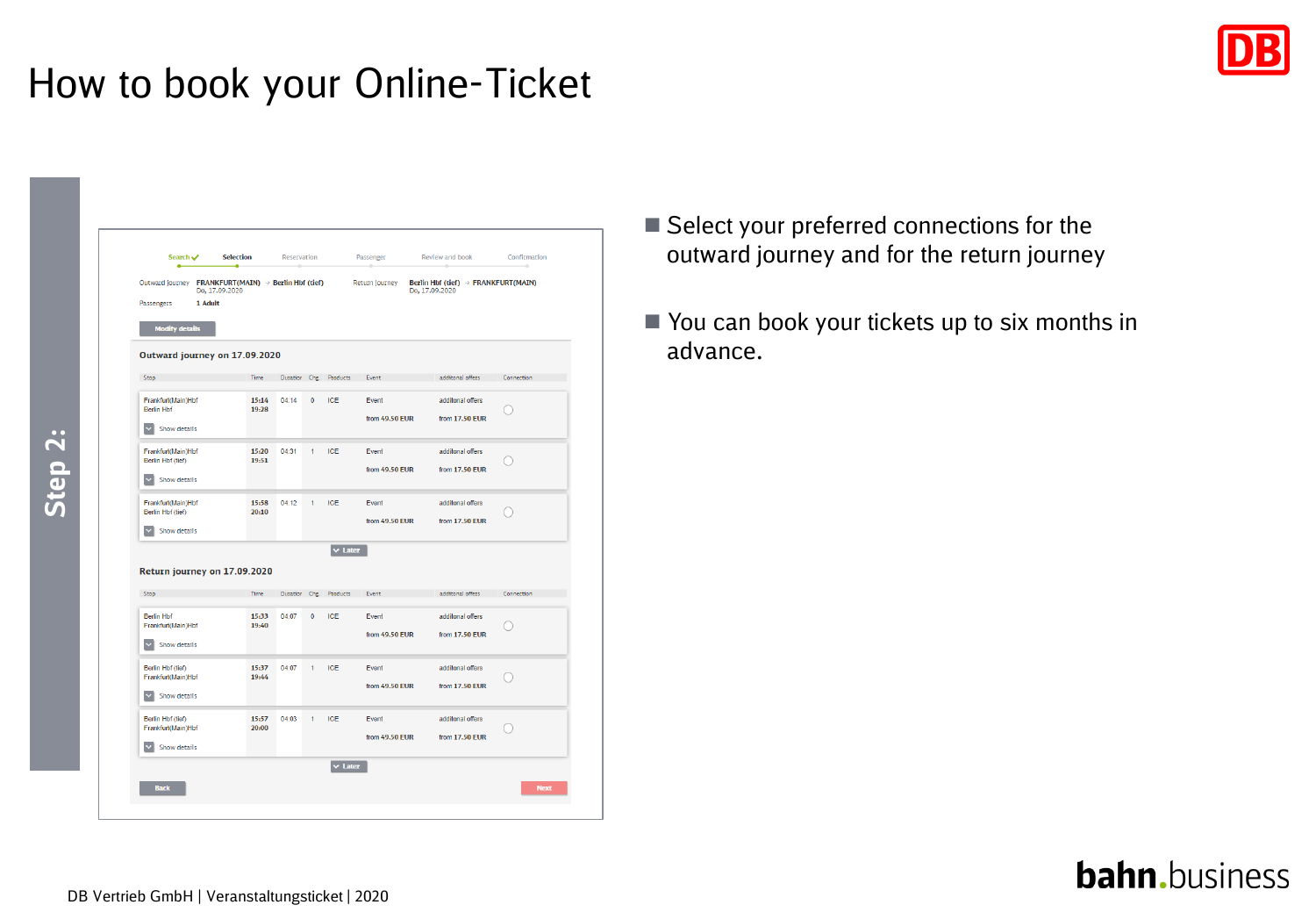

■ We have different offers to fit our customer's requirements. For the Event Ticket choose one of the "Veranstaltungsticket" offers and click "Next" to proceed.

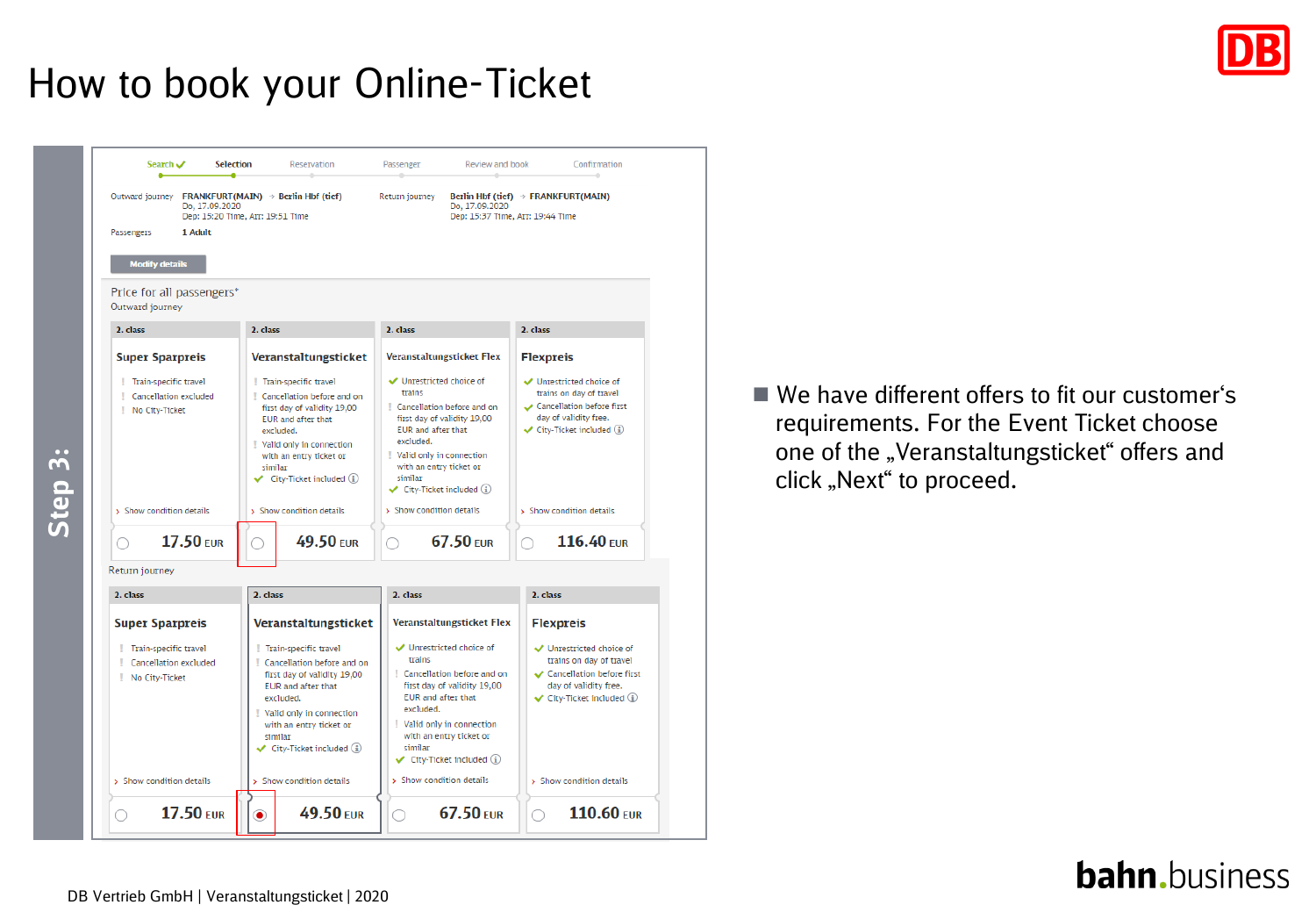|                           | Search $\checkmark$ Selection $\checkmark$                                                                                          | Reservation                            | Passenger            | and a                                                                                                 | Review and book Confirmation<br>- |
|---------------------------|-------------------------------------------------------------------------------------------------------------------------------------|----------------------------------------|----------------------|-------------------------------------------------------------------------------------------------------|-----------------------------------|
|                           | Outward journey <b>FRANKFURT(MAIN)</b> $\rightarrow$ <b>Berlin Hbf (tief)</b><br>Do, 17.09.2020<br>Dep: 15:14 Time, Arr: 19:28 Time |                                        | Return journey       | Berlin Hbf (tief) $\rightarrow$ FRANKFURT(MAIN)<br>Fr, 18.09.2020<br>Dep: 16:05 Time, Arr: 20:32 Time |                                   |
| Passengers                | 1 Adult                                                                                                                             |                                        |                      |                                                                                                       |                                   |
| Total price               | 99.00 EUR (incl. VAT)                                                                                                               |                                        |                      |                                                                                                       |                                   |
| <b>Modify details</b>     |                                                                                                                                     |                                        |                      |                                                                                                       |                                   |
|                           |                                                                                                                                     |                                        |                      |                                                                                                       |                                   |
| Reservation               |                                                                                                                                     |                                        |                      |                                                                                                       |                                   |
|                           |                                                                                                                                     |                                        |                      |                                                                                                       |                                   |
| <b>Outward journey</b>    | 1 seat<br>انی                                                                                                                       | Frankfurt(Main)Hbf - Berlin Hbf        |                      |                                                                                                       | <b>4.00 EUR</b>                   |
|                           |                                                                                                                                     |                                        |                      |                                                                                                       |                                   |
|                           |                                                                                                                                     |                                        |                      |                                                                                                       | <b>4.00 EUR</b>                   |
| Return journey            | 1 seat<br>انی                                                                                                                       | Berlin Hbf (tief) - Frankfurt(Main)Hbf |                      |                                                                                                       |                                   |
|                           |                                                                                                                                     |                                        |                      |                                                                                                       |                                   |
|                           |                                                                                                                                     |                                        |                      |                                                                                                       |                                   |
|                           |                                                                                                                                     |                                        |                      |                                                                                                       |                                   |
| Where do you wish to sit? | Wir versuchen die Reservierung gemäß Ihrer Angabe vorzunehmen. Ist dies nicht möglich, wird die Reservierung ohne Berücksichtigung  |                                        |                      |                                                                                                       |                                   |
|                           | Ihrer Präferenzen durchgeführt.                                                                                                     |                                        |                      |                                                                                                       |                                   |
| Compartment type          |                                                                                                                                     | Location of the seat                   |                      | Zone                                                                                                  |                                   |
| any                       |                                                                                                                                     | $\bullet$ any                          |                      | any                                                                                                   |                                   |
| Open saloon               |                                                                                                                                     | Window                                 |                      | Phone zone                                                                                            |                                   |
|                           | Open saloon with table                                                                                                              |                                        | Aisle (if available) | Quiet zone                                                                                            |                                   |
| Compartment               |                                                                                                                                     |                                        |                      |                                                                                                       |                                   |
|                           |                                                                                                                                     |                                        |                      |                                                                                                       |                                   |
|                           |                                                                                                                                     |                                        |                      |                                                                                                       |                                   |

- If you wish to reserve a seat (included in the first class tickets), you can click the corresponding radio buttons.
- You can also state preferences. Please note that due to high occupancy we are sometimes not able to meet them.
- $\blacksquare$  Proceed by clicking "Next".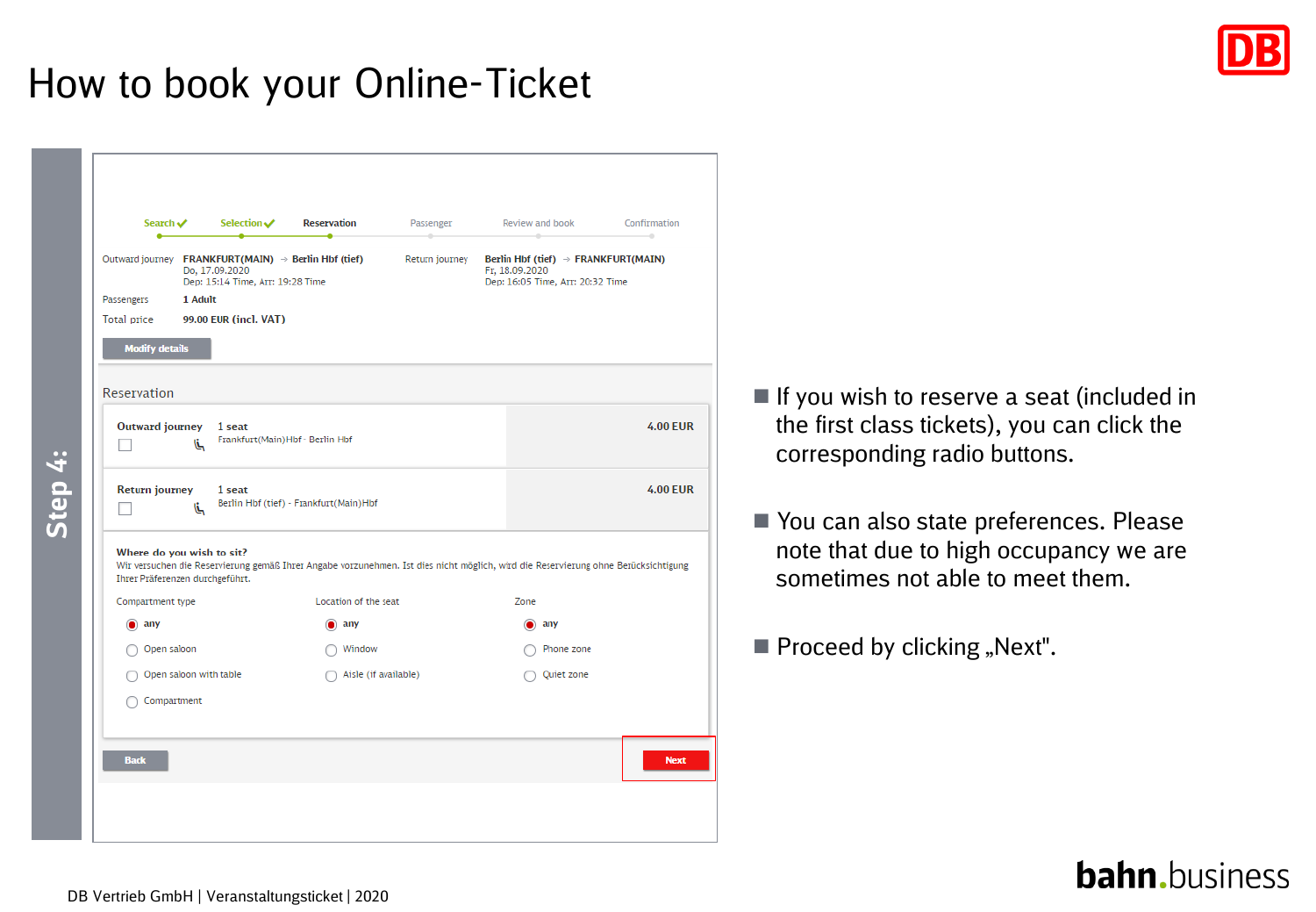|                       |                                                                                                           | Selection $\sqrt{}$ Reservation $\sqrt{}$ | Passenger<br>۰   | Review and book<br>-                                                                                  | Confirmation<br>÷. |
|-----------------------|-----------------------------------------------------------------------------------------------------------|-------------------------------------------|------------------|-------------------------------------------------------------------------------------------------------|--------------------|
|                       | Outward journey FRANKFURT(MAIN) → Berlin Hbf (tief)<br>Do, 17.09.2020<br>Dep: 15:14 Time, Arr: 19:28 Time |                                           | Return journey   | Berlin Hbf (tief) $\rightarrow$ FRANKFURT(MAIN)<br>Fr, 18.09.2020<br>Dep: 16:05 Time, Arr: 20:32 Time |                    |
| Passengers            | 1 Adult                                                                                                   |                                           |                  |                                                                                                       |                    |
| Total price           | 99.00 EUR (incl. VAT)                                                                                     |                                           |                  |                                                                                                       |                    |
| <b>Modify details</b> |                                                                                                           |                                           |                  |                                                                                                       |                    |
| Salutation*           | First name*                                                                                               | v                                         | Last name*       |                                                                                                       |                    |
|                       |                                                                                                           |                                           |                  |                                                                                                       |                    |
|                       |                                                                                                           |                                           |                  |                                                                                                       |                    |
|                       | For sending the booking confirmation                                                                      |                                           |                  |                                                                                                       |                    |
| E-mail*               |                                                                                                           |                                           | Re-enter e-mail* |                                                                                                       |                    |
|                       |                                                                                                           |                                           |                  |                                                                                                       |                    |

■ Next we need your personal details.

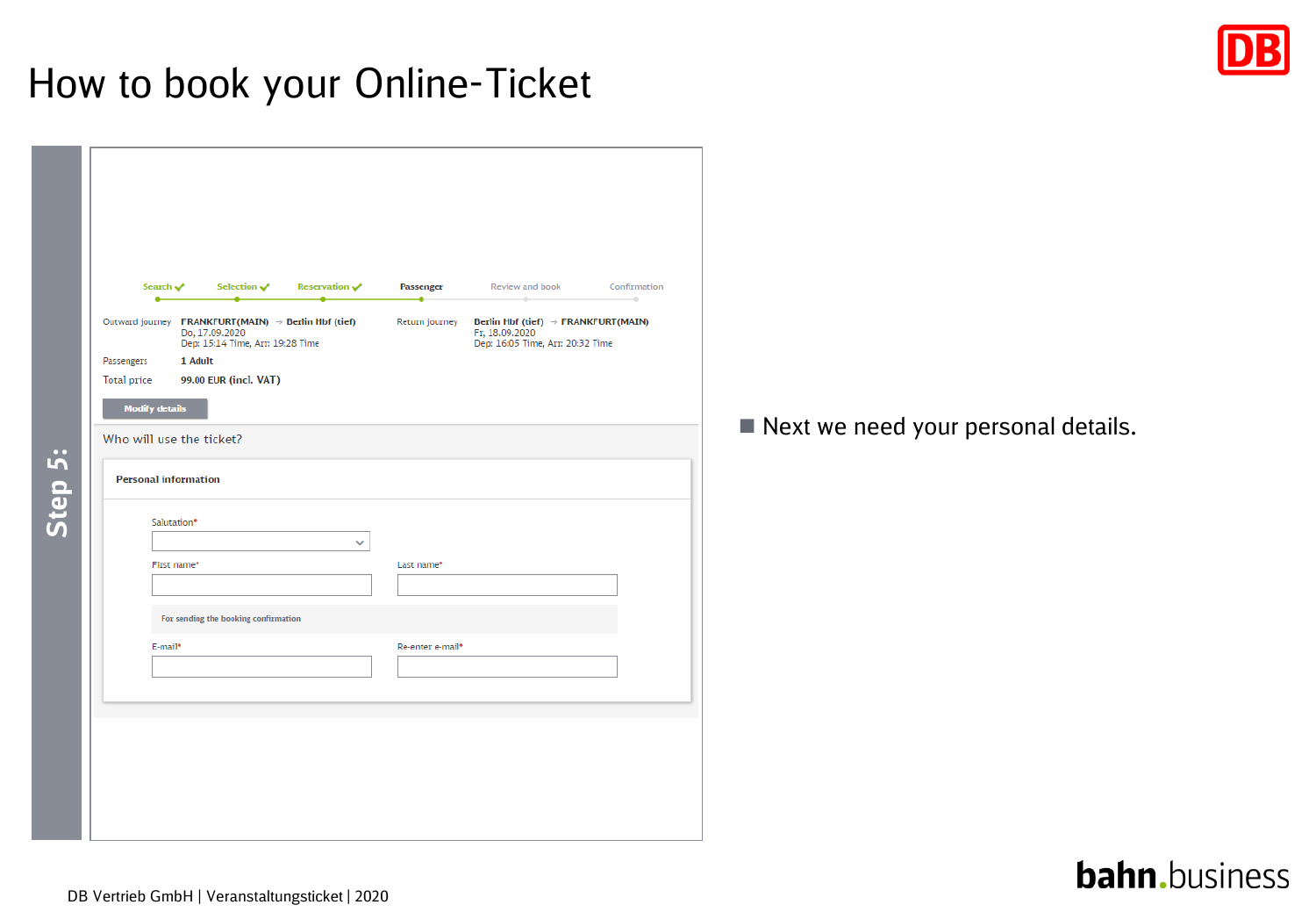

- Choose your preferred mean of payment.
- $\blacksquare$  If applicable, you can redeem a travel voucher.
- $\blacksquare$  If you would like to collect bahn.bonus points, tick the relevant box and enter the number of your BahnCard, BahnCard Business, BahnBonusCard or BonusCard Business.
- Confirm your selection by clicking "Next".

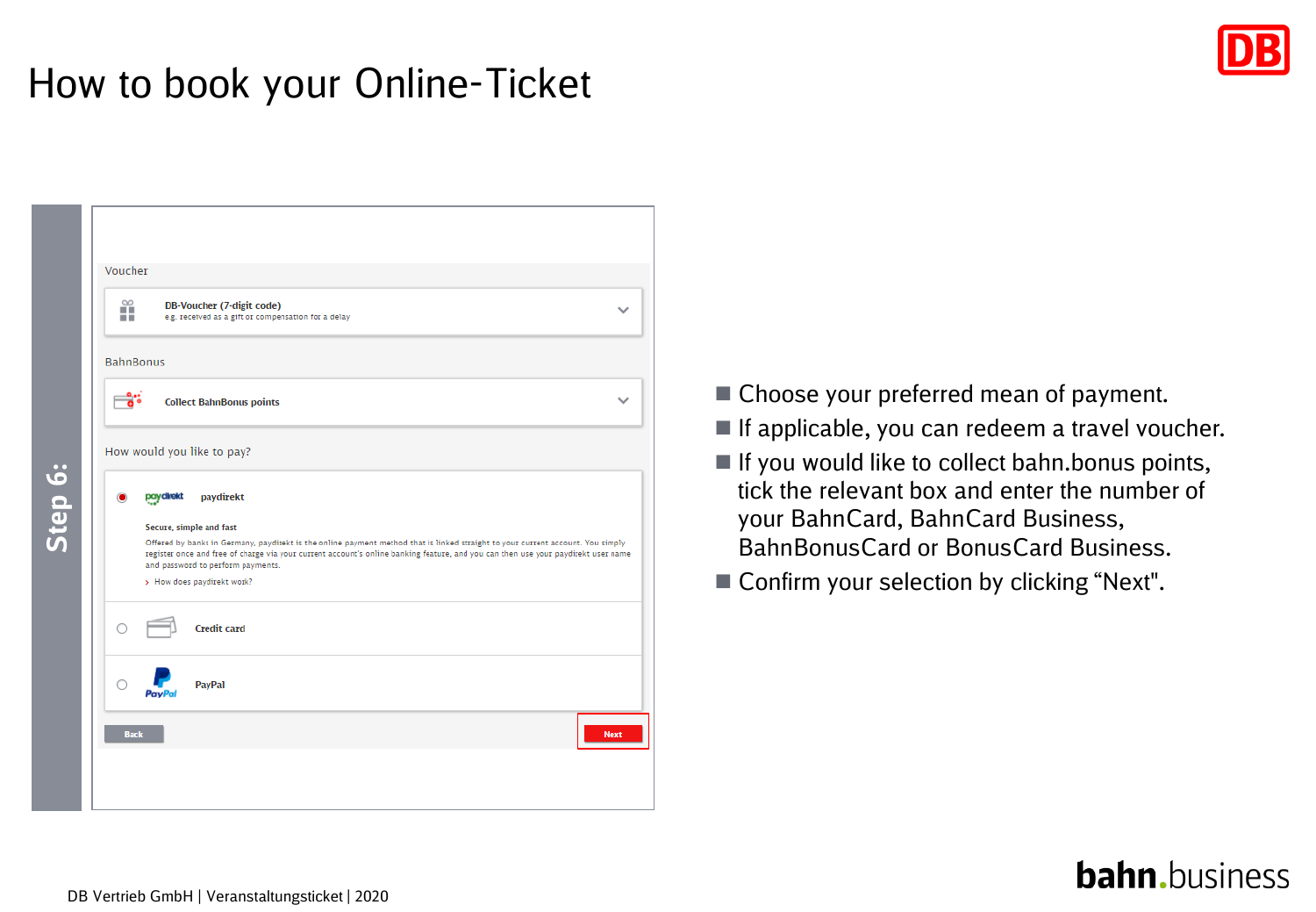|                             | Your outward journey                    |                                                                                                                                                                                                                                                                                                                                                                                                                                                                                                                                                |                |                 |                               |
|-----------------------------|-----------------------------------------|------------------------------------------------------------------------------------------------------------------------------------------------------------------------------------------------------------------------------------------------------------------------------------------------------------------------------------------------------------------------------------------------------------------------------------------------------------------------------------------------------------------------------------------------|----------------|-----------------|-------------------------------|
|                             | Frankfurt(Main)Hbf<br><b>Berlin Hbf</b> | Do, 17.09.2020<br>Do, 17.09.2020                                                                                                                                                                                                                                                                                                                                                                                                                                                                                                               | 15:14<br>19:28 | <b>ICE 278</b>  |                               |
|                             | Your return journey                     |                                                                                                                                                                                                                                                                                                                                                                                                                                                                                                                                                |                |                 |                               |
| ۰                           | Berlin Hbf (tief)<br>Frankfurt(Main)Hbf | Fr. 18.09.2020<br>Fr. 18.09.2020                                                                                                                                                                                                                                                                                                                                                                                                                                                                                                               | 16:05<br>20:32 | <b>ICE 1195</b> |                               |
|                             | Your selected offer                     |                                                                                                                                                                                                                                                                                                                                                                                                                                                                                                                                                |                |                 |                               |
| $\frac{1}{\sqrt{2}}$ Ticket |                                         | 1 Adult<br>Outward journey: Frankfurt(Main)Hbf - Berlin Hbf                                                                                                                                                                                                                                                                                                                                                                                                                                                                                    |                |                 | <b>49.50 EUR</b>              |
|                             |                                         | Return journey: Berlin Hbf (tief) - Frankfurt(Main)Hbf<br>Veranstaltungsticket<br>Sie können alle Züge bzw. IC Busse nutzen, die auf Ihrer Fahrkarte angegeben<br>sind. Für Züge des Nahverkehrs (z.B. RE, RB, S) besteht keine Zugbindung.<br>Ihre Fahrkarte ist ein günstiges Veranstaltungsticket. Sie gilt deshalb nur in<br>Verbindung mit einem Teilnahmenachweis, z.B. einer Eintrittskarte oder<br>Einladung, Stornierung (Umtausch oder Erstattung) Ihrer Fahrkarte bis<br>einschließlich 1. Geltungstag 19,00 EUR, danach 19,00 EUR. |                |                 | <b>49.50 EUR</b>              |
|                             | <b>Additional information</b>           |                                                                                                                                                                                                                                                                                                                                                                                                                                                                                                                                                |                |                 |                               |
|                             | <b>Your personal details</b>            | loe Doe<br>E-mail: joe.doe@db.de                                                                                                                                                                                                                                                                                                                                                                                                                                                                                                               |                |                 | > change                      |
|                             | <b>Delivery method</b>                  | Online ticket (to print out at home)<br>After you have made the payment, the online ticket (incl. reservation) will be displayed in a PDF file.<br>Please print it out.                                                                                                                                                                                                                                                                                                                                                                        |                |                 |                               |
|                             | information on passenger rights.        | I accept the GTC of DB AG, the conditions of use for the online ticket, the provisions relating to the contracting parties and the                                                                                                                                                                                                                                                                                                                                                                                                             |                |                 |                               |
|                             | € Total journey price                   |                                                                                                                                                                                                                                                                                                                                                                                                                                                                                                                                                |                |                 | <b>99.00 EUR</b><br>incl. VAT |

- Before completing your booking, please check your selection.
- To proceed you need to agree to the terms of service.
- Complete the booking by clicking "Buy now".
- Your booking will then be confirmed and you will receive a confirmation e-mail that includes your Online-Ticket as a PDF file attachment.

#### **bahn.**business

**Step 7:**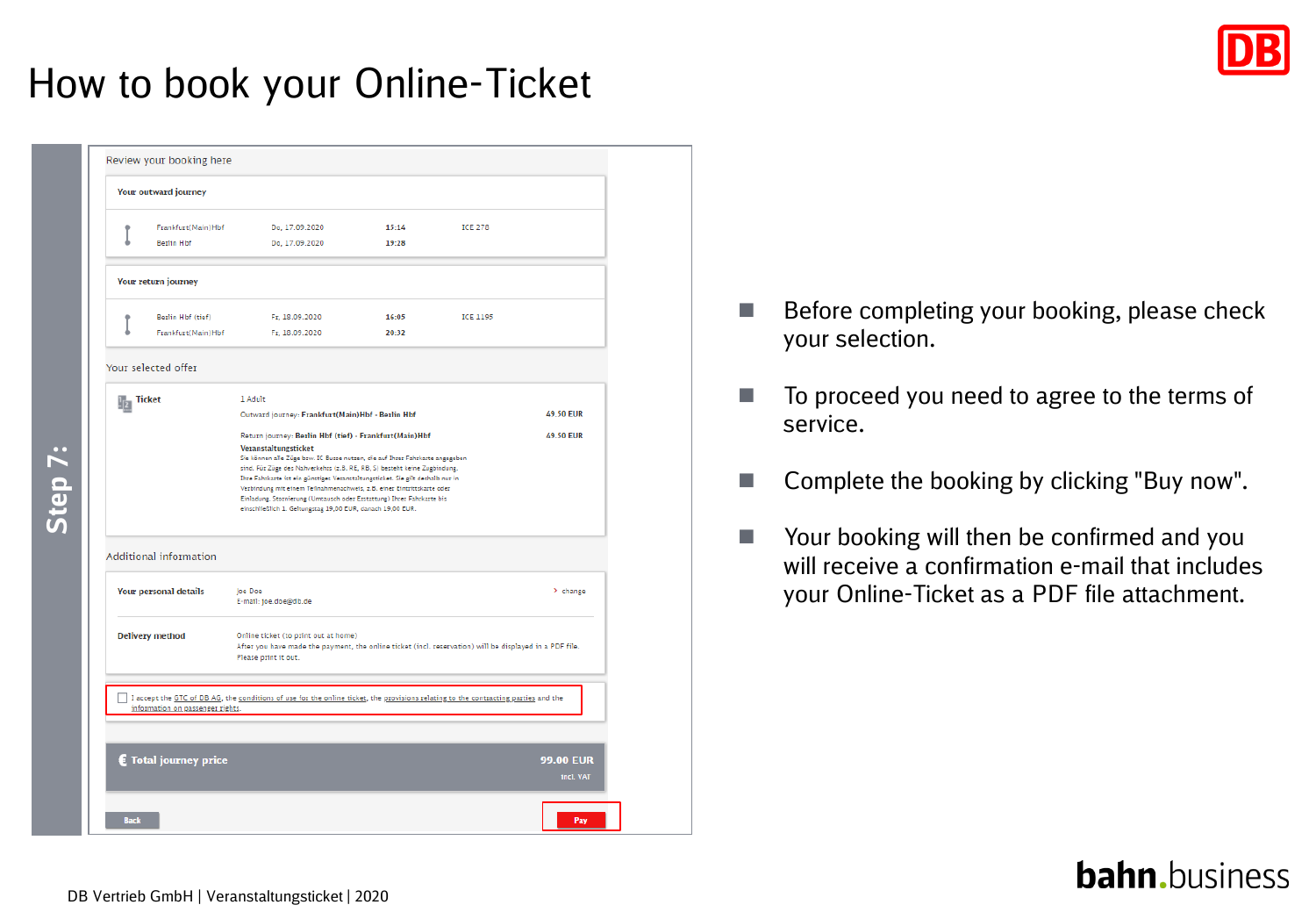

## How to refund your Online-Ticket

| $\overline{DB}$                                                                                                                 |                                                                                                                        | Home   Contact   文件 English                                                                                                                                                                                                        | $\hbox{\tt Q}$<br>Search<br>A A A                                                                                 |
|---------------------------------------------------------------------------------------------------------------------------------|------------------------------------------------------------------------------------------------------------------------|------------------------------------------------------------------------------------------------------------------------------------------------------------------------------------------------------------------------------------|-------------------------------------------------------------------------------------------------------------------|
| <b>Booking Information</b><br><b>Offers</b><br><b>Timetable &amp; booking</b>                                                   | <b>Train Fleet</b><br>Saver fare finder                                                                                | <b>Punctuality</b>                                                                                                                                                                                                                 | <b>My Bahn</b><br><b>Login</b><br>My bookings                                                                     |
| ŵ<br>$\overline{\phantom{a}}$                                                                                                   | ⇄<br>from station/stop/address<br>æ<br>$\,$<br>Tue, 27.11.18<br>> Seat only (no ticket)                                | station/stop/address<br>to<br>$\rightarrow$<br>$\bullet$ Dep $\bullet$<br>$\overline{\phantom{a}}$<br>11:27<br>German Rail Pass - grab a<br>discount of up to 20 % and<br>discover Germany in autumn.<br>> To the German Rail Pass | ) Arr<br><b>Search</b>                                                                                            |
| Offers<br>> Saver fare Europe<br>> Saver fare within Germany<br>> IC Bus saver fare<br>> German Rail, Interrail,<br>Eurail Pass | <b>Booking information</b><br>> Online ticket<br>> Payment options<br>> Exchange or cancellation<br>> Passenger rights | <b>Train fleet</b><br>> ICE and ICE Sprinter<br>> Intercity and Eurocity<br>> Regional trains                                                                                                                                      | Popular connections<br>> Berlin - Hamburg<br>> Frankfurt - Munich<br>> Amsterdam - Cologne<br>> Paris - Stuttgart |

- Please select the "bahn.de" homepage. There you will find information concerning "Exchanges or cancellation".
- Click the link to start the cancellation process.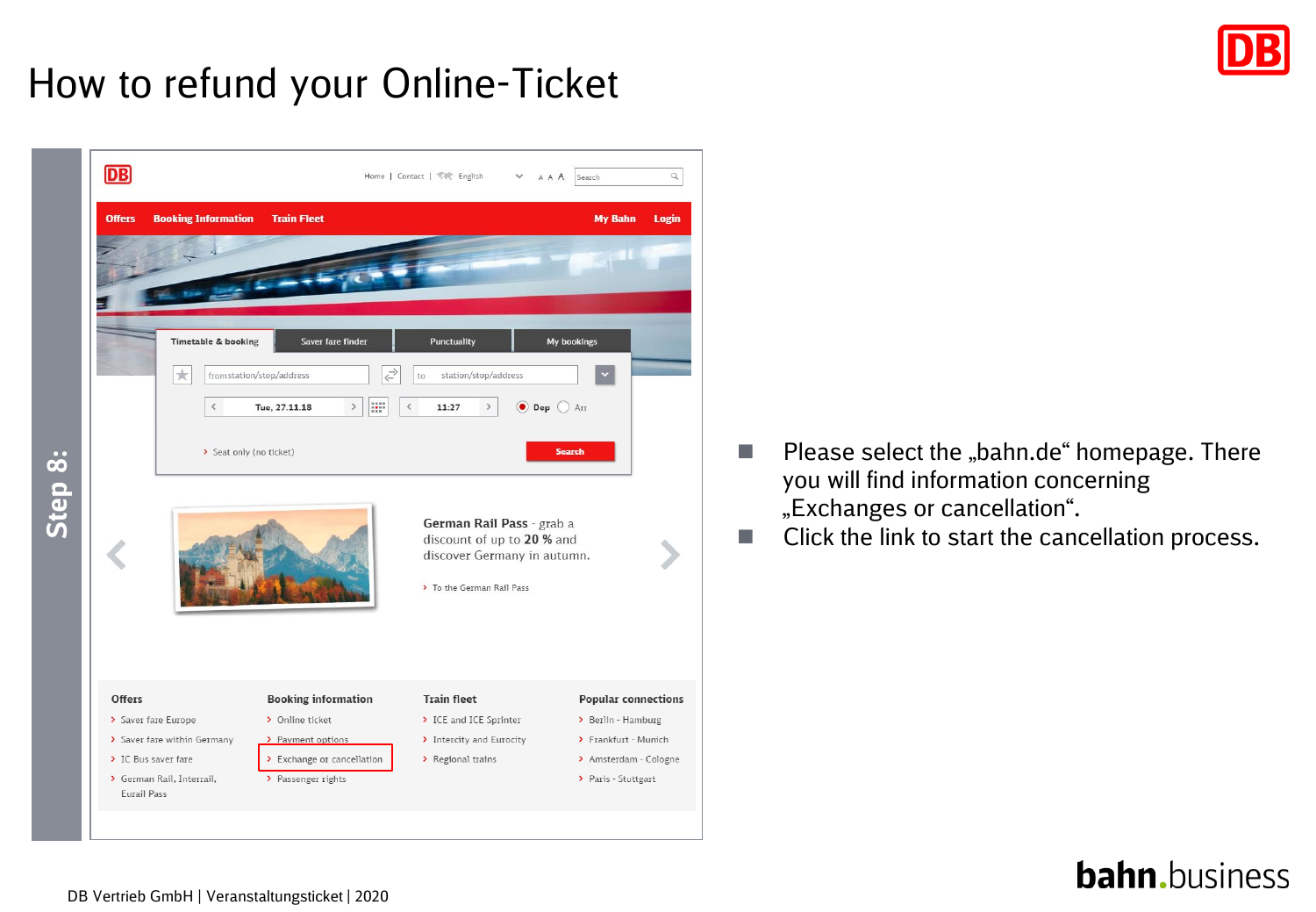### How to refund your Online-Ticket



- Continue by clicking "Order search"
- Enter your Order number, your surname and the given vertification code.
- Confirm your entry by clicking "Search"
- Next you need to choose, if you wish to exchange or cancel your ticket.